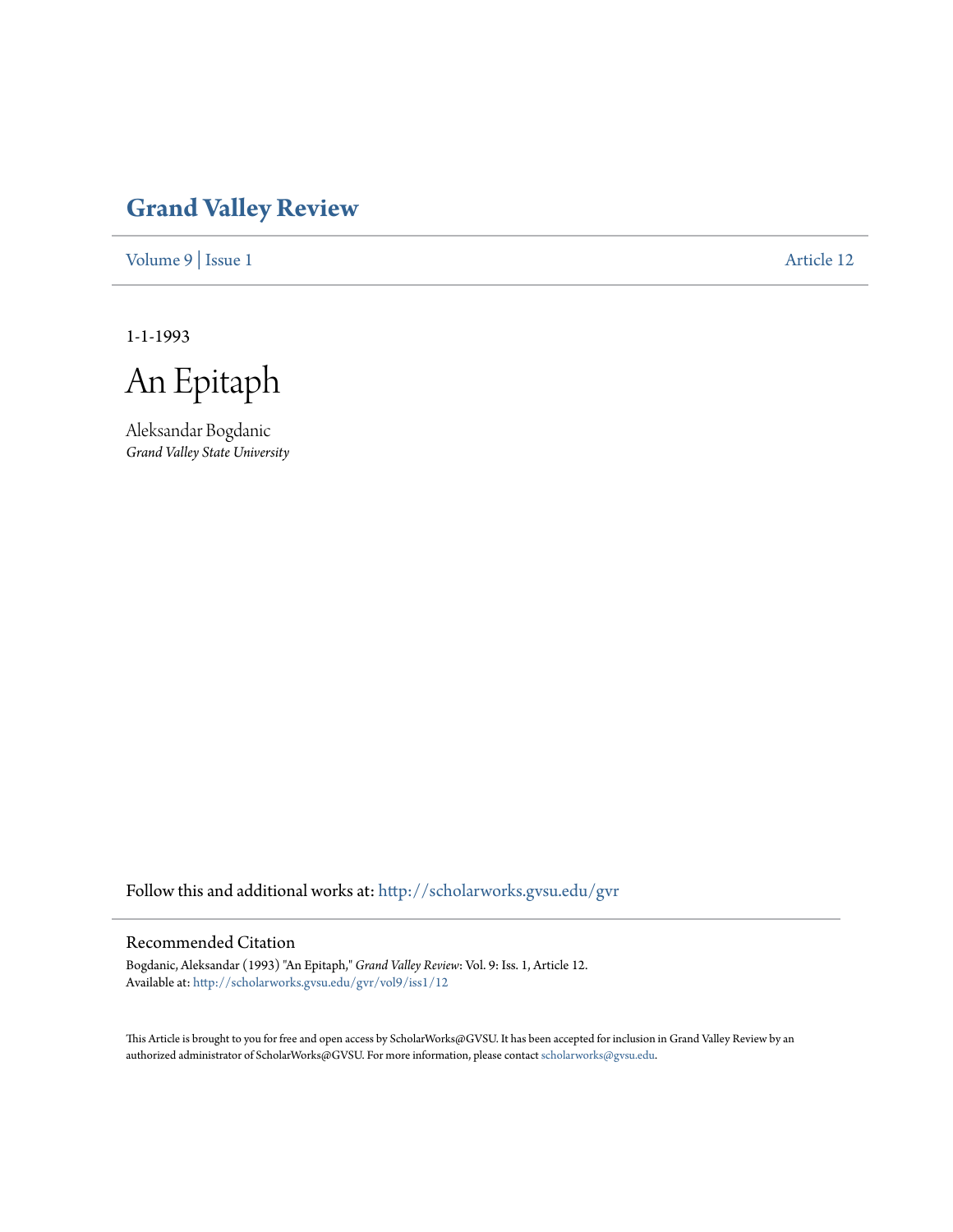## **AN EPITAPH**

## *Aleksandar Bogdanic*

The stories about the former Yugoslavia are ubiquitous in the media. Everybody, everywhere seems to be re-telling bits and pieces of the horrors happening in this splintered country. And, as with a shattered mirror, every shard of the Yugoslav agony reflects a uniquely ghastly image-blurred and voiceless, yet haunting.

It seems to me, however, that despite all the expert analyses and reflective commentaries, nobody really knows what happened *to* Yugoslavia. And, moreover, nobody really cares. Many, still, are quite confident about what should be done to some of its pieces, fully relying on and susceptible to the fragmented, mediasponsored impressions. Such superficial political analyses and quasi-moralist lamentations, occasionally reeking of unethical public relations, help neither those who might like to learn the story about the mirror nor those being haunted. And they-who are puzzled by all the electronic imagery and whose hearts are pierced by the fragments of glass in which they used to identify themselves—would need an apolitical tale. This tale would be about people and their feelings, not about governments and their agendas.

I remember those old shepherds' stories told by the fire I used to hear as a child, usually during corn-husking nights when visiting my grandparents in a Bosnian mountain village. The young people would climb up the huge piles of unhusked corn, of sharp, pleasant odor and yet sharper and somewhat unpleasant touch, and occupy the darkest and farthest parts of the barn and, while husking, enchant one another with their tales. We children, however, stayed close to the fire and listened to the old men with zealous awe. And the story-tellers looked so serious about their business that it seemed the stories were as important to the well-being of the little village as the corn was.

The stories were simple. They had a "this-was-when" beginning, and always a moral ending applicable to the present, always humanity as an underlying theme. Their stories were organic, un-fragmented, and detailed. The characters were not stylized, yet they were people one was able to recognize: they were whole people, not eyes or limbs, heads or noses, graphic and contextless. I had the feeling that the characters themselves were sitting there by the fire. The lives of these people in their small, self-contained village, embedded in the lasting stillness of the surrounding mountains, had something to do with the stories, or vice versa. They both had something universal and eternal about them, and, at the same time, they seemed so small, unimportant, ephemeral.

An often-told story was about two Bohemians who came to steal the hidden treasure from the mount Tajan.<sup>1</sup>"This happened when the two Bohemians came to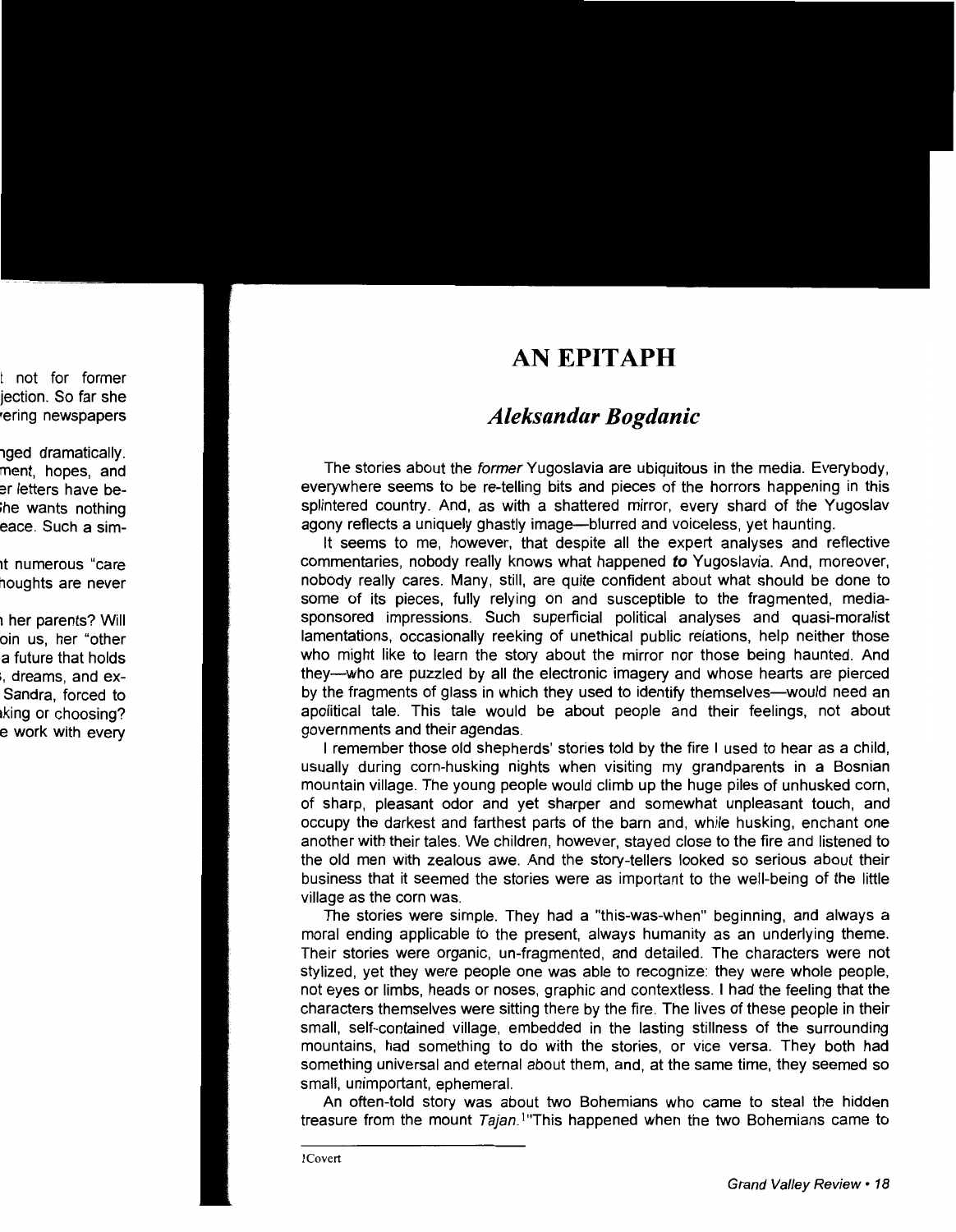Marica and tried to throw the seed of hatred between our village and Marica," Luka would begin, an old man in his early nineties. He was short, thin, with hands too small for a grown-up. If it was not for his dusty hat, hardly covering the few remaining gray hairs, and his big gray mustache, there in half-darkness, he could pass for one of the children.

"Well, the Turks, we all knew who they were, says my grandfather, but the Bohemians? And they were said to have come directly from the court of Maria Theresa!"

"You old man, "my grandmother interrupts, "you just keep talking nonsense! What would the two noblemen do in our God-forsaken village? Maria Theresa? May God help you, Luka, in your foolishness. The older you get, the worse you become! 1 don't think the Bohemians ever came anywhere."

"Come, they did, come they did, and they are still here and you know it and you have seen them and stood on them! They first went to see  $Beq<sup>2</sup>$  Suljo in Marica; they said they were looking for the treasure and they needed his help," Luka continued, now, after offering the "proof," less interrupted.

"Suljo was to force Lazar, who was said to be the only living human soul who knew where the treasure was hidden, to take the Bohemians there. Everyone, of course, knew that the *treasure* was not to be touched. The three Vilas<sup>3</sup> guarded it. Suljo knew it too. And, although he was a beg, and Lazar was a simple peasant, he also knew that he would have to fight Lazar and that the two villages would fight, God forbid. But he could not convince the two Bohemian devils. Besides, some say, they threatened to kill him; others say they offered him a third of the treasure and forced him to say he took some gold in advance. In any case, off they went to look for Lazar. But, when they came to the Dolica Hill, out of nowhere a big storm came and you could not see a thing! Then, in a lightning, came the Vila Mila. She turned the two Bohemians into two stones and Suljo into a pine tree to guard the stones! She stood on the stones for seven days and seven nights and kept telling people in the villages below (who dared not look up at her) how sacred the treasure was and how they all would become stone if any strangers stole it! After she took off, two big feet remained impressed on the stones, and, as you all know, they are still there."

As the country was done away with, so were these people, their villages and their stories. But **yes, oh yes,** there were Yugoslavs in Yugoslavia; not the Serbs, Croats, Muslims, Albanians, Macedonians, Slovenes, Gypsies, Dalmatians, lstrians and other parts of the whole, but people who had shared the same stories for a thousand years.

These people were South Slavs long before they became the citizens of Southslavia (i.e., Yugoslavia). Of Yugoslavia, wars would put it together, wars would break it apart. But those who were born and brought up in Yugoslavia as Yugoslavs, who embodied the whole more than their individual parts, genetically or emotionally,

 $2$ Count

 $3$ fairies